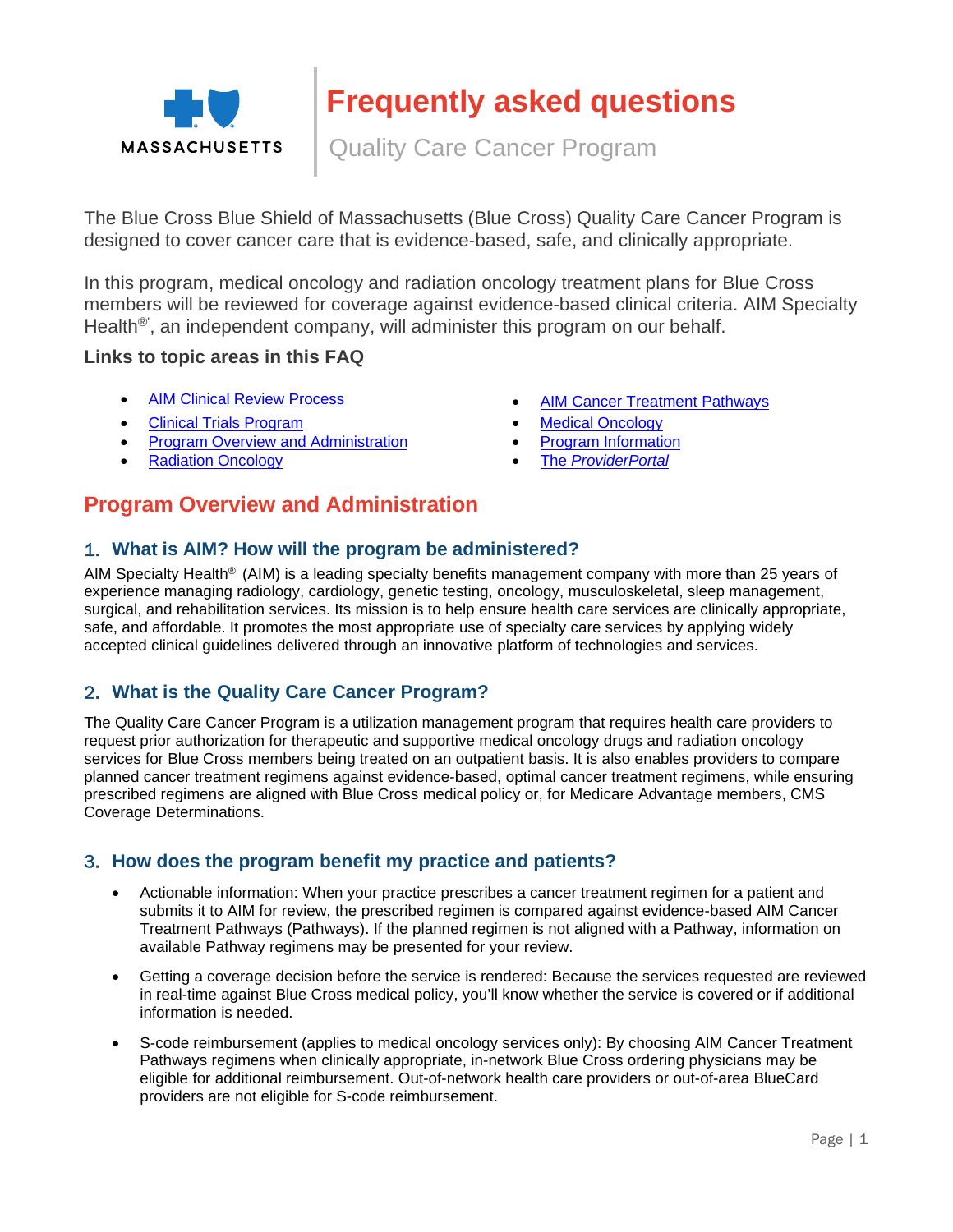

Quality Care Cancer Program

# <span id="page-1-0"></span>**Program Information**

### 1. **Which members require prior authorization through AIM?**

Please check member benefits and eligibility to determine whether prior authorization is required. Blue Cross requires clinicians ordering medical oncology treatments to request prior authorization for:

- Commercial HMO/POS members
- Commercial PPO/EPO plan members
- New England Health Plan (NEHP) members with a Massachusetts primary care provider
- Medicare Advantage members

### 2. **When should a provider contact AIM?**

Providers should contact AIM to get a prior authorization for any outpatient treatment plan beginning on or after **July 1, 2021**. This includes:

- Any treatments for existing patients (members) or new Blue Cross members (who receive treatment after the program is in place)
- Any treatment requests previously authorized by the health plan to go past July 1, 2021 or with no expiration date (meaning "to progression")
- Any change to a treatment plan previously authorized and extending past July 1, 2021

#### 3. **Does an authorization need to be requested with AIM for treatment received before July 1, 2021?**

**Yes.** Treatment must be authorized for members who began treatment before July 1, 2021 and who need to continue that same course of treatment after July 1. Requests for the same ongoing treatment will be approved immediately, so the member's coverage for care is not interrupted.

### 4. **If my patient recently switched their insurance to Blue Cross Blue Shield of Massachusetts and had been undergoing cancer treatment with their previous insurer, do I need to request authorization for their medical oncology or radiation oncology services?**

Yes. If their treatment is for a service that requires authorization as part of our program, then you will need to request authorization with AIM.

|                                              | Then                                              |
|----------------------------------------------|---------------------------------------------------|
| The request meets medical necessity criteria | You'll receive an immediate response (through AIM |

*ProviderPortal* or on the phone).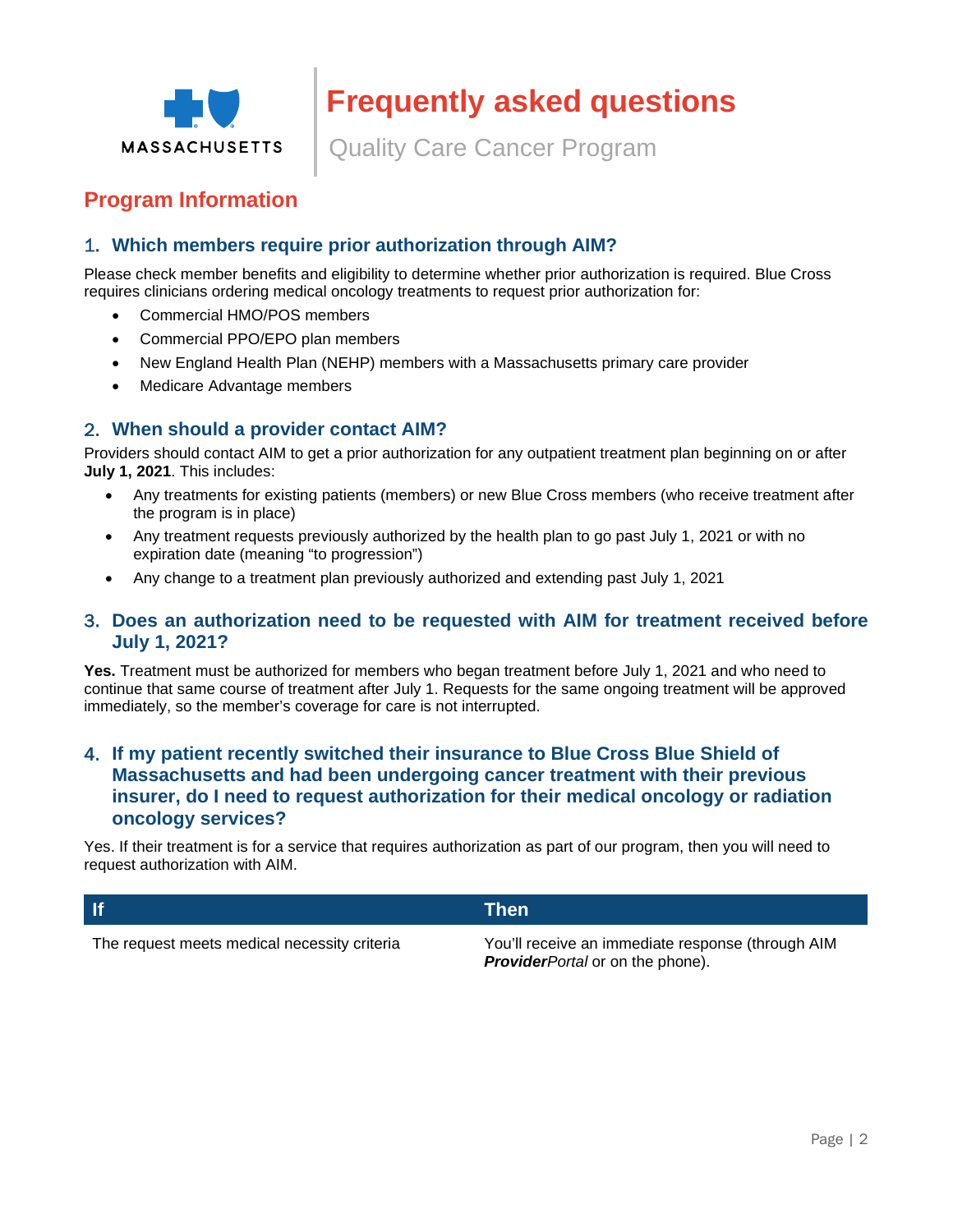

Quality Care Cancer Program

| $\mathbf{H}$                                            | <b>Then</b>                                                                                                                                                                                                                                                                                                                                                                                                                                                                    |
|---------------------------------------------------------|--------------------------------------------------------------------------------------------------------------------------------------------------------------------------------------------------------------------------------------------------------------------------------------------------------------------------------------------------------------------------------------------------------------------------------------------------------------------------------|
| The request does not meet medical necessity<br>criteria | You'll be asked a few questions to determine if the<br>request is being made for continuity of care reasons<br>(for example, they are continuing a treatment regimen<br>that started before July 1, 2021).<br>If AIM determines that the request is for continuity of<br>care, it will be approved real-time.<br>If AIM cannot determine that the request is for<br>continuity of care, AIM will inform the ordering<br>physician's office of a pending denial and offer peer- |
|                                                         | to-peer discussion with an AIM medical oncologist.                                                                                                                                                                                                                                                                                                                                                                                                                             |

### 5. **Will members be able to contact AIM?**

Members should contact Blue Cross Blue Shield of Massachusetts directly if they have any questions. For our Medicare Advantage members, we are available to help them submit an authorization request, if asked. We would work with AIM to help with that process.

### 6. **Who can submit authorization requests?**

Ordering clinicians and their staff may submit requests for outpatient treatment on or after July 1, 2021. You can find ordering checklists and other helpful resources online at:

- Medical oncology**: aimproviders.com/qualitycarecancer**
- Radiation oncology**: aimproviders.com/radoncology**

Servicing/rendering providers cannot submit requests. However, we urge you to log in to AIM *ProviderPortal*  to verify that an authorization is in place before performing the service.

## 7. **What information will the ordering physician or clinician (or their office staff) need to have ready to request prior authorization for a new or existing treatment?**

#### **For medical oncology:**

- Member's first and last name, date of birth, member ID number
- Line of therapy, stage of cancer, pathology
- Ordering provider's first and last name, servicing provider's name (may be a facility)
- ECOG or performance status
- Chemotherapy, immunotherapy, supportive drugs (all drugs included in the regimen)
- **•** Biomarkers or tumor characteristics
- Tumor-specific and general worksheets can be found on the microsite at: aimproviders.com/qualitycarecancer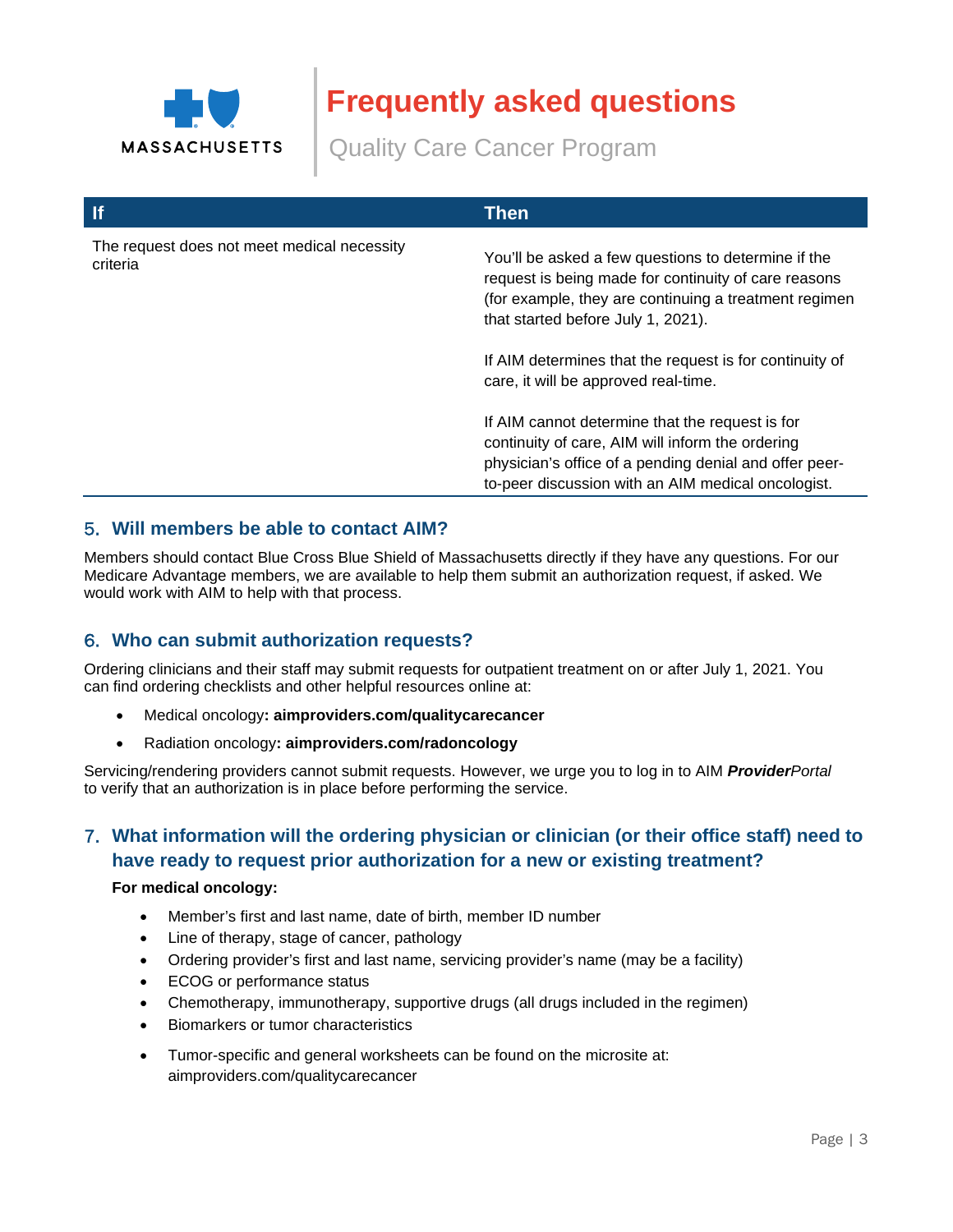

Quality Care Cancer Program

#### **For radiation oncology:**

Please refer to the Radiation Oncology Request Checklist on the AIM [Resources](https://aimproviders.com/radoncology/resources/) page.

## 8. **What happens when we submit an authorization request for a member who received treatment before July 1, 2021?**

| <b>If</b>                                               | <b>Then</b>                                                                                                                                                                                                                                                                                                   |
|---------------------------------------------------------|---------------------------------------------------------------------------------------------------------------------------------------------------------------------------------------------------------------------------------------------------------------------------------------------------------------|
| The request meets medical necessity criteria            | You'll receive an immediate response (through AIM<br><b>ProviderPortal or on the phone).</b>                                                                                                                                                                                                                  |
| The request does not meet medical necessity<br>criteria | You'll be asked a few questions to determine if the<br>request is being made for continuity of care reasons<br>(for example, they are continuing a treatment regimen<br>that started before July 1, 2021).<br>If AIM determines that the request is for continuity of<br>care, it will be approved real-time. |
|                                                         | If AIM cannot determine that the request is for<br>continuity of care, AIM will inform the ordering<br>physician's office of a pending denial and offer peer-<br>to-peer discussion with an AIM medical oncologist.                                                                                           |

#### 9. **What happens when a request cannot be approved on intake?**

A nurse from AIM will contact your office by phone to let you know that a case has pended for a peer-to-peer conversation. We ask provider offices to have the ordering physician call AIM as soon as possible to discuss the case with the AIM medical oncologist. Until AIM receives a return phone call from the ordering physician (or their representative physician assistant or nurse practitioner), the case will continue to pend.

- **Non-urgent cases will pend for up to 3 business days** (for commercial members)
- **Urgent requests will pend for up to 72 hours of receipt** (for commercial members)
- **Non-urgent and urgent requests** (Medicare members): We follow mandated timeframes

<span id="page-3-0"></span>At that time, if the clinical information requested is not provided and the peer-to-peer didn't take place, the case will be denied. A denial letter will be sent to the member and provider. No adverse determination will be made until the case has been reviewed by an AIM medical oncologist. AIM physicians are available for a scheduled conversation or any time during AIM's business hours, Monday – Friday, 8 a.m. – 6 p.m. ET. A peer-to-peer discussion with an AIM medical oncologist is always offered before any adverse determination is made.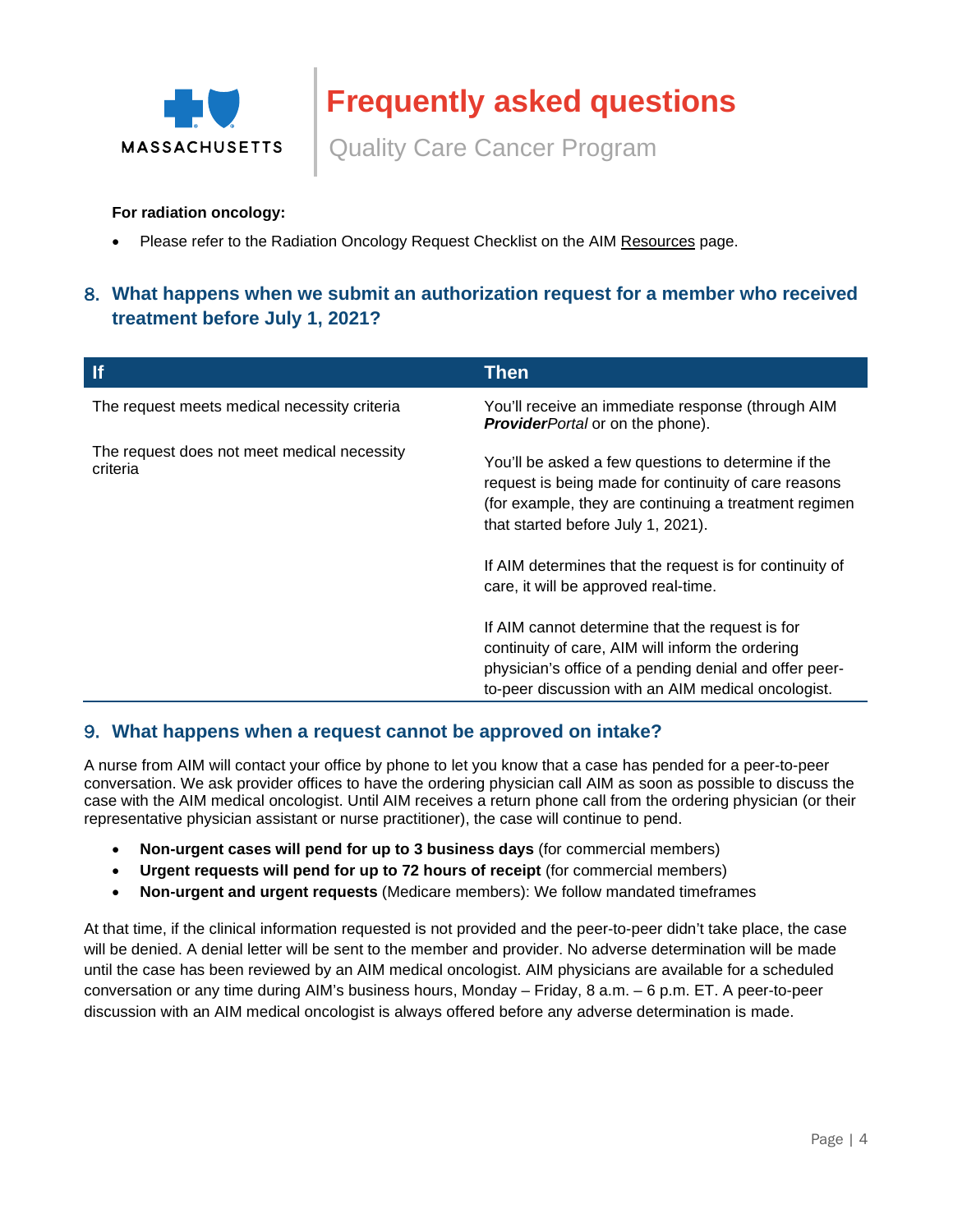

Quality Care Cancer Program

# **AIM Clinical Review Process**

### 1. **If the treatment is not approved by AIM, is there an option to appeal the decision?**

Denial letters include appeal instructions for both health care providers and members.

For commercial members: Providers can call AIM after a denial decision, to request a reconsideration. If the reconsideration request doesn't lead to an approval, providers can submit first level appeals to AIM. Member appeals should be submitted to Blue Cross Blue Shield of Massachusetts.

For Medicare Advantage members: The member may appeal or the provider may appeal on behalf of their member by contacting the Blue Cross Medicare Advantage Appeals and Grievances department within the appeal timeframes outlined in the member's denial letter.

### 2. **How does a physician office staff member obtain an order number from AIM and request clinical appropriateness review?**

There are three ways providers can contact AIM to request review and obtain an order number:

| Through the Blue Cross Provider Central website | Log in to bluecrossma.com/provider and go to eTools.<br>Click AIM Specialty Health and then use the Go<br><b>Now</b> button. You'll be redirected to the AIM site.               |
|-------------------------------------------------|----------------------------------------------------------------------------------------------------------------------------------------------------------------------------------|
| <b>AIM ProviderPortal</b>                       | Go to providerportal.com (registration is required).                                                                                                                             |
|                                                 | Note: If you've already registered for the<br>AIM <b>Provider</b> Portal for Blue Cross Blue Shield of<br>Massachusetts or another insurer, you won't need to<br>register again. |
|                                                 | Need AIM <b>Provider</b> Portal support?<br>Call 1-800-252-2021.                                                                                                                 |
| <b>Phone (AIM Contact Center)</b>               | Call 1-866-745-1783                                                                                                                                                              |
|                                                 | $(Monday - Friday, 8 a.m. - 6 p.m. ET)$                                                                                                                                          |

#### 3. **What should I enter as the date of service for the treatment?**

The date of service is the actual date the treatment is likely to begin. You should not administer treatment before that date.

### 4. **Will I be required to provide medical records or other clinical documents?**

In most cases, medical records are not required. If medical records are needed to complete the review, AIM's clinical review team will notify your office.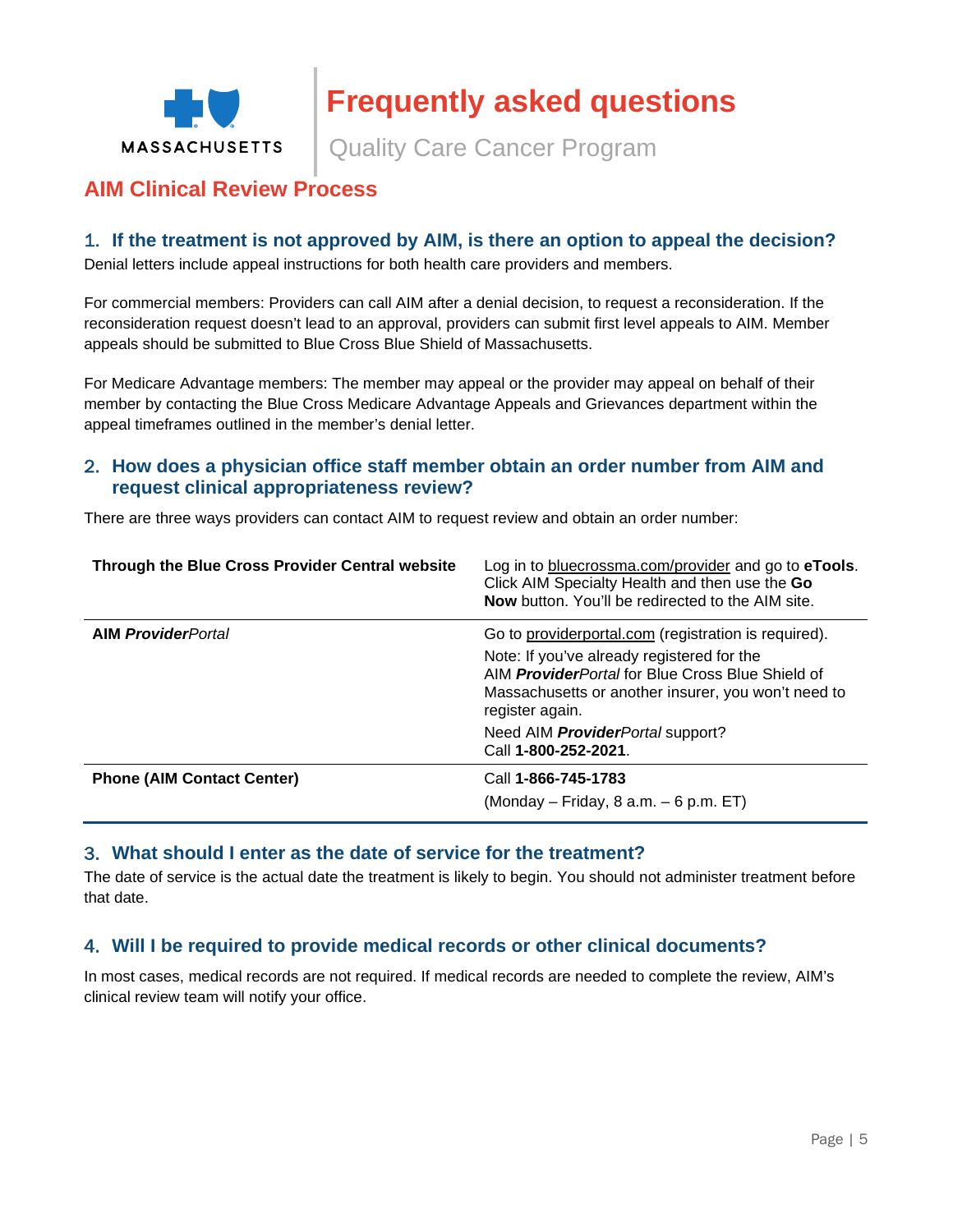

Quality Care Cancer Program

### 5. **Do I have to submit a new authorization request for each drug and HCPCS code?**

Please submit regimens as a whole whenever possible. However, we know that sometimes a new drug may need to be added to the patient's treatment plan. If a new chemotherapy or immunotherapy drug is being submitted, all drugs within that treatment plan must be submitted as a new treatment plan. If a supportive drug is being added, that drug may be submitted alone. In the additional information section, the staff may reference the previously authorized regimen's Order ID number and the type of regimen originally requested, which will help the AIM Call Center staff to review the case more quickly.

## 6. **What happens if I do not call AIM and do not enter information through the AIM**  *ProviderPortal***?**

We encourage you to request a review of the treatment regimen before the start of services. Retrospective authorization requests may be initiated up to two business days after the treatment start date. Failure to contact AIM for oncology treatment, supportive drugs, and radiation oncology services covered under the Quality Care Cancer Program may result in claim denials.

### 7. **How will we know when a peer-to-peer is needed?**

When a case pends for review, it will go to an "In Progress" status. AIM will call the ordering provider requesting a call-back for peer-to-peer review, should it be required.

### 8. **Can we request an urgent authorization?**

If you have an urgent request, please contact AIM **at 1-866-745-1783**. Urgent requests will receive response times as indicated below:

- **Review and closure of urgent commercial** cases within 48 hours of the receipt of request
- **Review and closure, including notification of decision of expedited Medicare Advantage** cases within 24 hours of receipt of the request

# <span id="page-5-0"></span>**Medical Oncology**

### 1. **How will the approval of medical oncology services be communicated to providers?**

Once the office staff has entered the required information into *ProviderPortal*, an immediate decision (in many of the cases) will be rendered. When your authorization is approved, the managed drugs on the Order Request Summary will show:

#### **For medical oncology:**

- The name of the approved drug(s) and their HCPCS codes
- The dosing information
- The number of visits approved
- The total billing units approved
- A valid date range
- An order ID number and, if applicable, a Pathway Eligible ID number
- S-Codes awarded (in-network Blue Cross Blue Shield of Massachusetts providers only)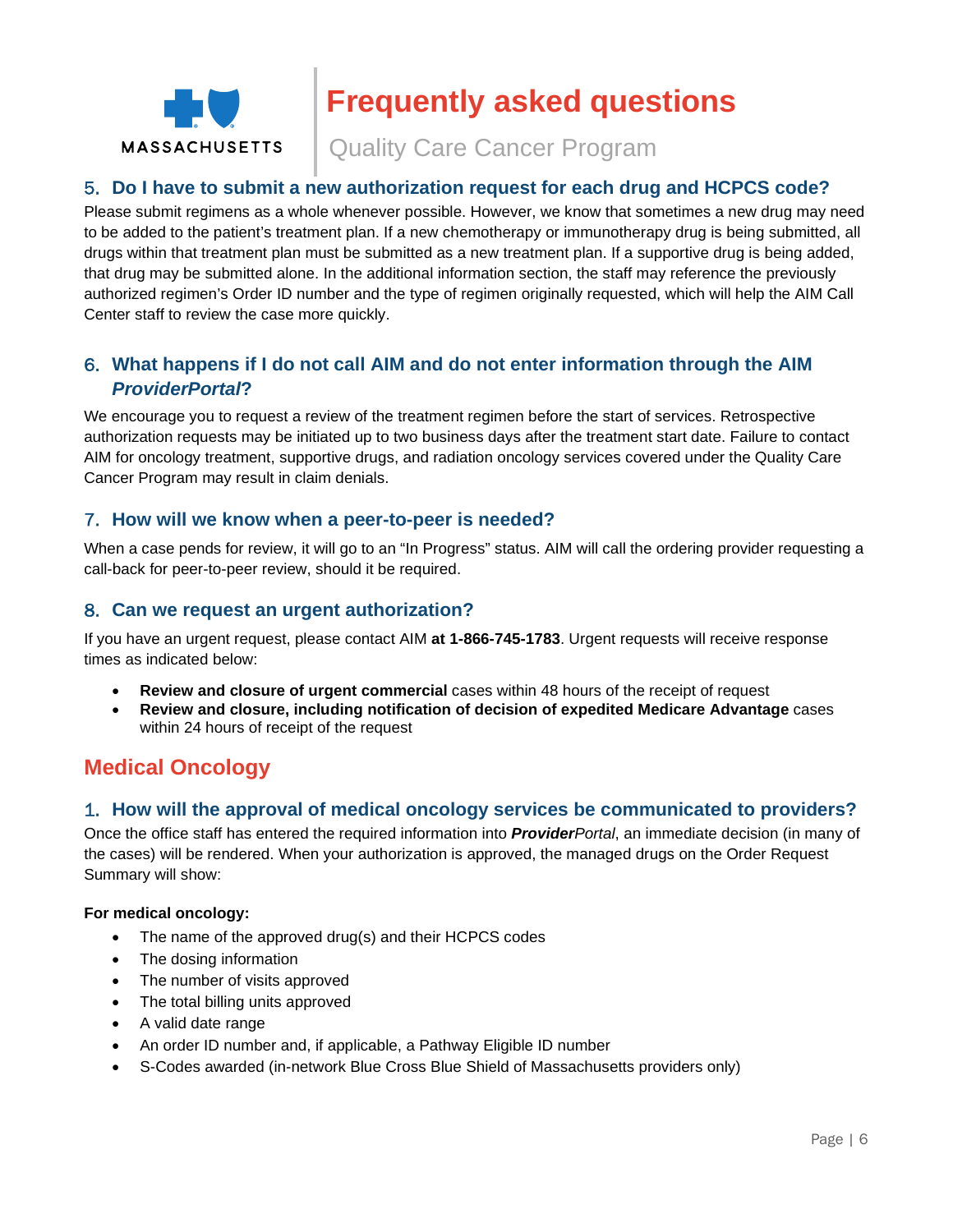

Quality Care Cancer Program

If AIM needs more information to review the case, the system will indicate that the case is pending review or "In Progress." A Registered Nurse (RN) from AIM will call the ordering provider's office for clarification or additional clinical records. If the case status is updated, an email will be sent to the end user who initially entered the case.

### 2. **How are reviewed requests communicated?**

AIM will include an order ID for reviewed drugs on an Order Request Summary in the *ProviderPortal,* whether the order request was initiated in the *ProviderPortal* or by phone. AIM will send approval or denial letters to the member, ordering provider, and servicing provider on behalf of Blue Cross. **Note: an order ID number will not be given if the request is denied.** 

### 3. **What is a three-week end date period and why is it given for medical oncology?**

Many oncology patients experience side effects that could delay their treatment. The three-week period considers the frequency of those types of delays. However, if a given number of treatments is authorized, and the valid date range allows for another treatment (for example, six treatments authorized, but a seventh can fit into the valid date range), you must request a new authorization.

### 4. **How do I know which codes require prior authorization and how can I access medical policies for medical oncology?**

You can review Blue Cross medical policy at [bluecrossma.com/medical-policies.](http://www.bluecrossma.org/medical-policies) Medical policies, including lists of codes that will require prior authorization, will be posted online on June 1, 2021.

If you are unable to locate a specific ICD-10 diagnosis code for a cancer type in the AIM system, you won't be able to proceed with the authorization request. The ICD-10 codes available for selection in the system are the only ones that are a part of this program.

As always, providers should check benefits and eligibility to determine the member's benefits and any authorization requirements.

### 5. **What does Pathway Eligible ID on the Order Summary indicate?**

Pathway Eligible ID's indicate that the regimen met Pathway criteria. The Blue Cross participating ordering provider (not servicing provider), may bill S-codes.

#### 6. **What do the deviations on my request indicate?**

When entering clinical information for your request, you may encounter the following deviations. These mean that your entry does not align with the expected entry, which may affect AIM's ability to approve it and/or meeting Pathway status.

 **Custom Treatment Plan** – the combination of therapeutic treatment drugs cannot be matched to an evidence-based regimen; therefore, all of the supportive drugs will also display as a custom request. The dosing will be manually entered by the requesting provider. These cases will always result in an "In Progress" status.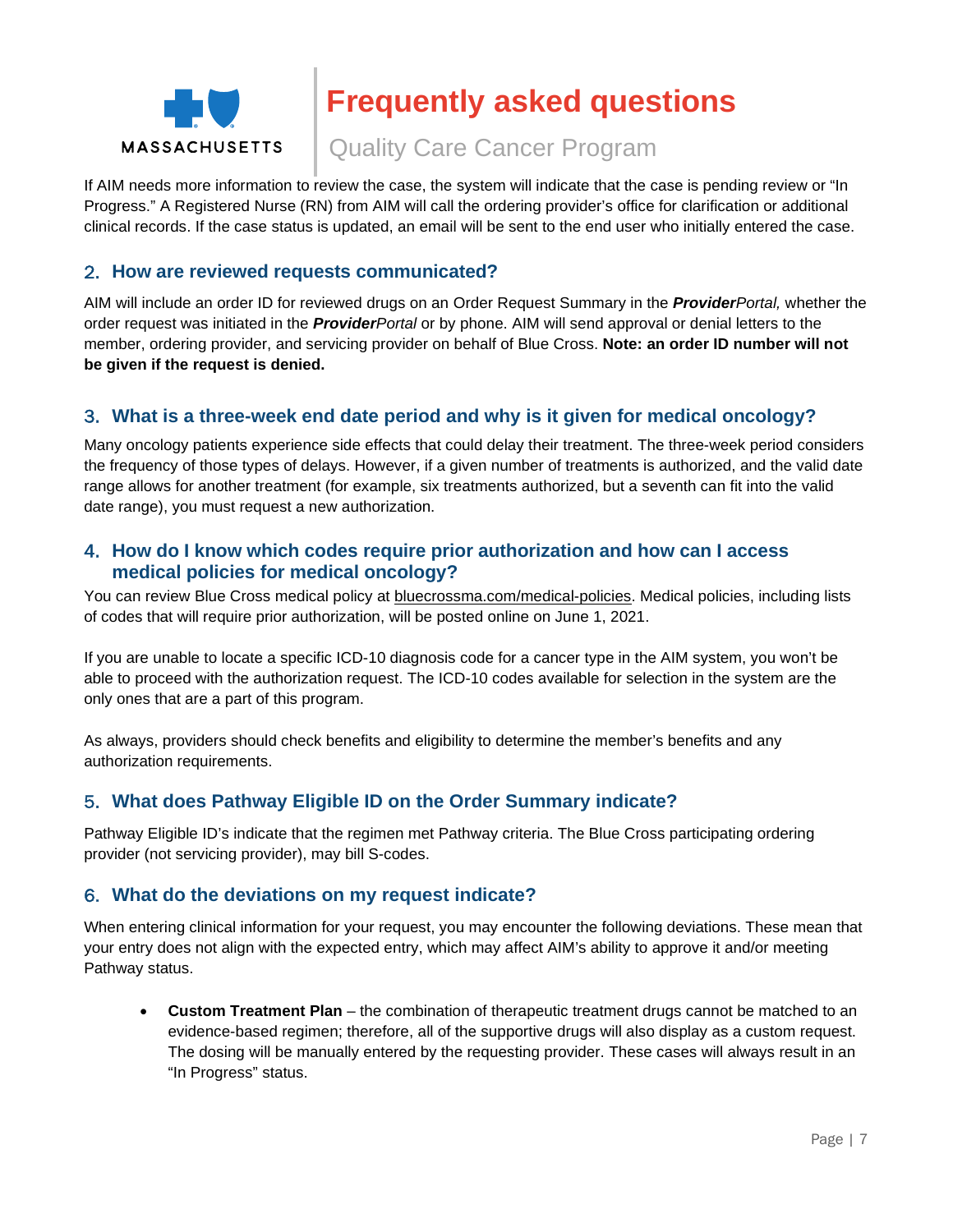

# Quality Care Cancer Program

- **Cycles/Dosing** changing these fields will often result in a deviation for each drug\*, as the Pathways requested are selected based on these parameters as well as safety, efficacy, and cost:
	- Length of treatment (e.g., every 21 days)
	- Number of cycles (e.g.,  $1 4$  cycles, or 1,2,3,4 cycles)
	- Days per cycles (e.g., day 1, 8, 15)
	- Frequency per day (e.g., QD)

\*Most drugs are not being managed on the actual dose (e.g., Mgs or Grams) but have warnings when the dose is outside the set parameters for the drug being requested. This alerts the staff to verify that the correct dose has been entered.

- **Line of treatment, stage, pathology, performance status (ECOG), biomarkers** answering Unknown or Not Reported can often lead to deviations, especially when required for a particular drug (e.g., Herceptin requires a patient to be HER2-positive). Make sure that the regimen chosen, (always listed at the top of each clinical data collection page), matches the data being entered into the case. Any mismatch will cause a deviation and may cause the case to pend for review or go to an "In Progress" status.
- **Febrile Neutropenia (FN) Risk deviation the risk of developing FN with this type of regimen is:** 
	- **Low** 0 10%; no growth factor indicated. Request may require AIM clinical review.
	- **Intermediate** 10 20%; must have an additional risk factor to justify the use of a growth factor. Request may require AIM clinical review.

# <span id="page-7-0"></span>**Clinical Trials Program**

## 1. **Does AIM conduct prior authorization services and Pathway determination for clinical trial drugs?**

The AIM Oncology Program provides prior authorization and Pathway determination for non-investigational drugs included in a cancer treatment regimen and reviews associated supportive therapy.

AIM does not review the investigational drug(s) in a clinical trial regimen for the following reasons:

- Investigational drugs are not the financial responsibility of the health plan
- There are no clinical criteria for reviewing such requests

While the AIM *ProviderPortal* contains a library of current National Cancer Institute (NCI) trials that allow a provider to flag an individual's participation in a qualified trial, AIM currently uses this information as a mechanism for reporting and analytics.

Requests should include all drugs in the regimen, including clinical trial drugs. This allows AIM to understand all potential side effects that can occur, which may justify the use of therapeutic and supportive drugs requested.

### 2. **How do I indicate my patient is enrolled in a clinical trial?**

After entering the treatment plan dates, the AIM system asks if the patient has been enrolled in an NCIregistered clinical trial. If the provider attests the requested treatment is part of a clinical trial, the provider will be prompted to enter a Trial ID.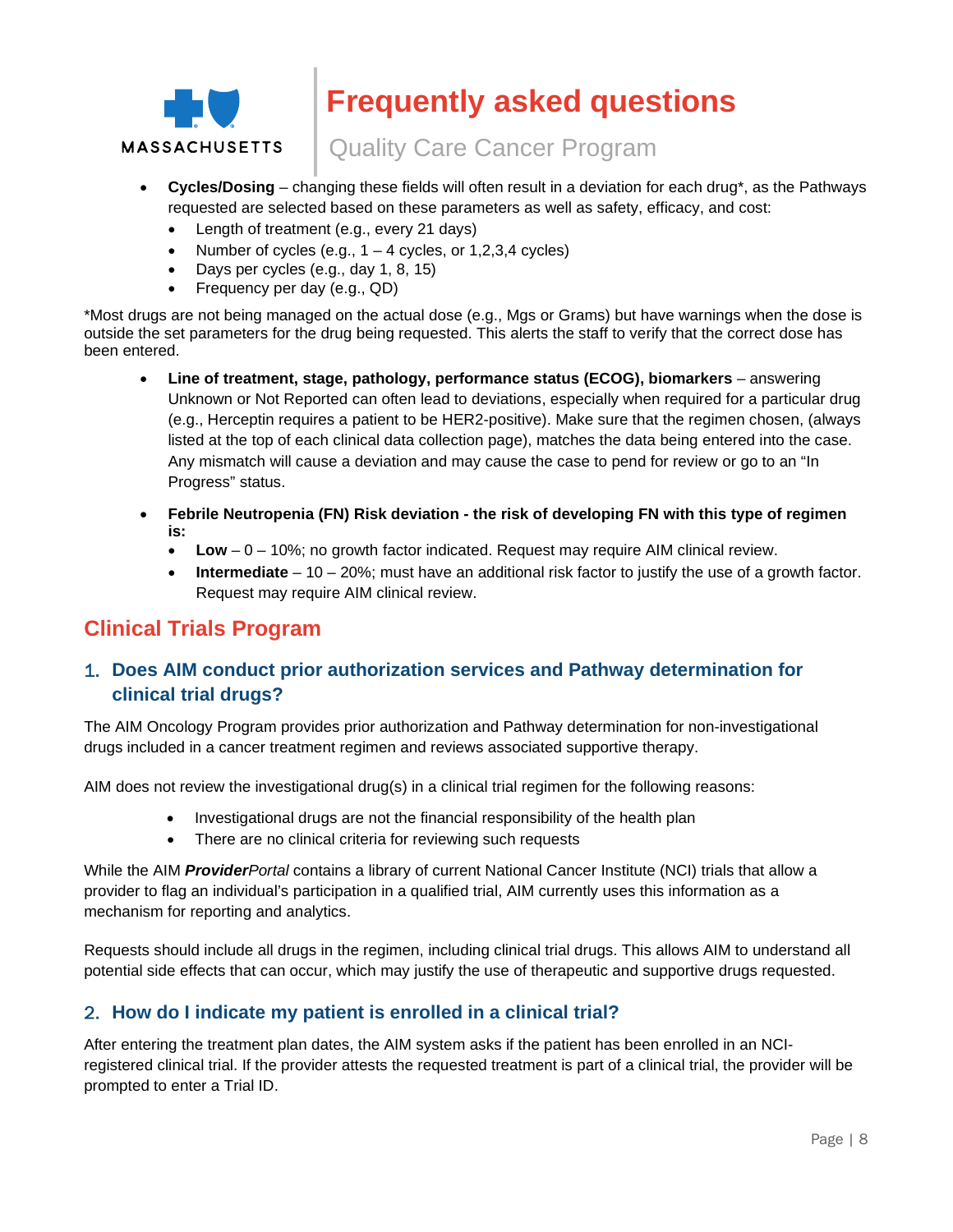

Quality Care Cancer Program

# <span id="page-8-0"></span>**Radiation Oncology**

## 1. **How long is an order number valid for?**

Once approved, AIM will provide the ordering physician with an order number, which will be valid for 90 days from the initial treatment date. Issuance of an order number is not a guarantee of payment. When submitted, the claim will be processed in accordance with the terms of the member's health benefit plan.

## 2. **How will the approval of radiation oncology services be communicated to providers?**

Once the office staff has entered the required information into *ProviderPortal*, an immediate decision (in many of the cases) will be rendered. When your authorization is approved, the Order Request Summary will show:

For radiation oncology:

- The name of the approved procedure(s) and the included CPT codes
- The quantity of CPT codes approved
- A valid date range
- An Order ID number

If AIM needs more information to review the case, the system will indicate that the case is pending review or "In Progress." A Registered Nurse (RN) from AIM will call the ordering provider's office for clarification or additional clinical records. If the case status is updated, an email will be sent to the end user who initially entered the case.

#### 3. **What if I need a longer treatment period?**

The order reflects an expected maximum duration of treatment of 90 days. If treatment continues beyond 90 days, please submit a new treatment regimen request to AIM. Most users will find the most efficient way to track the order request time period is to save the summary page that you receive from the AIM *ProviderPortal*, after completing your initial order in your patients' charts, so that the information to report continuation of treatment is easily available.

#### 4. **How will radiation therapy requests be reviewed by AIM?**

AIM will review requests against AIM proprietary clinical guidelines as well as health plan medical policy, and National Coverage Determinations (NCDs) and/or Local Coverage Determinations (LCDs) if applicable.

If the request meets medical necessity criteria based on the information submitted by the ordering provider's office, the provider will receive an order number. If the request does not immediately meet criteria, the case will be forwarded to a nurse for additional clinical review. Nurse reviewers will request additional information regarding the case. If the additional information confirms that the case is consistent with program guidelines, the provider will then receive an order number.

If, with the additional information the case still does not meet criteria, the case will be forwarded to a physician reviewer. Upon review, the physician reviewer may issue an order number or issue an adverse determination. The ordering provider will be notified of the final outcome for the request.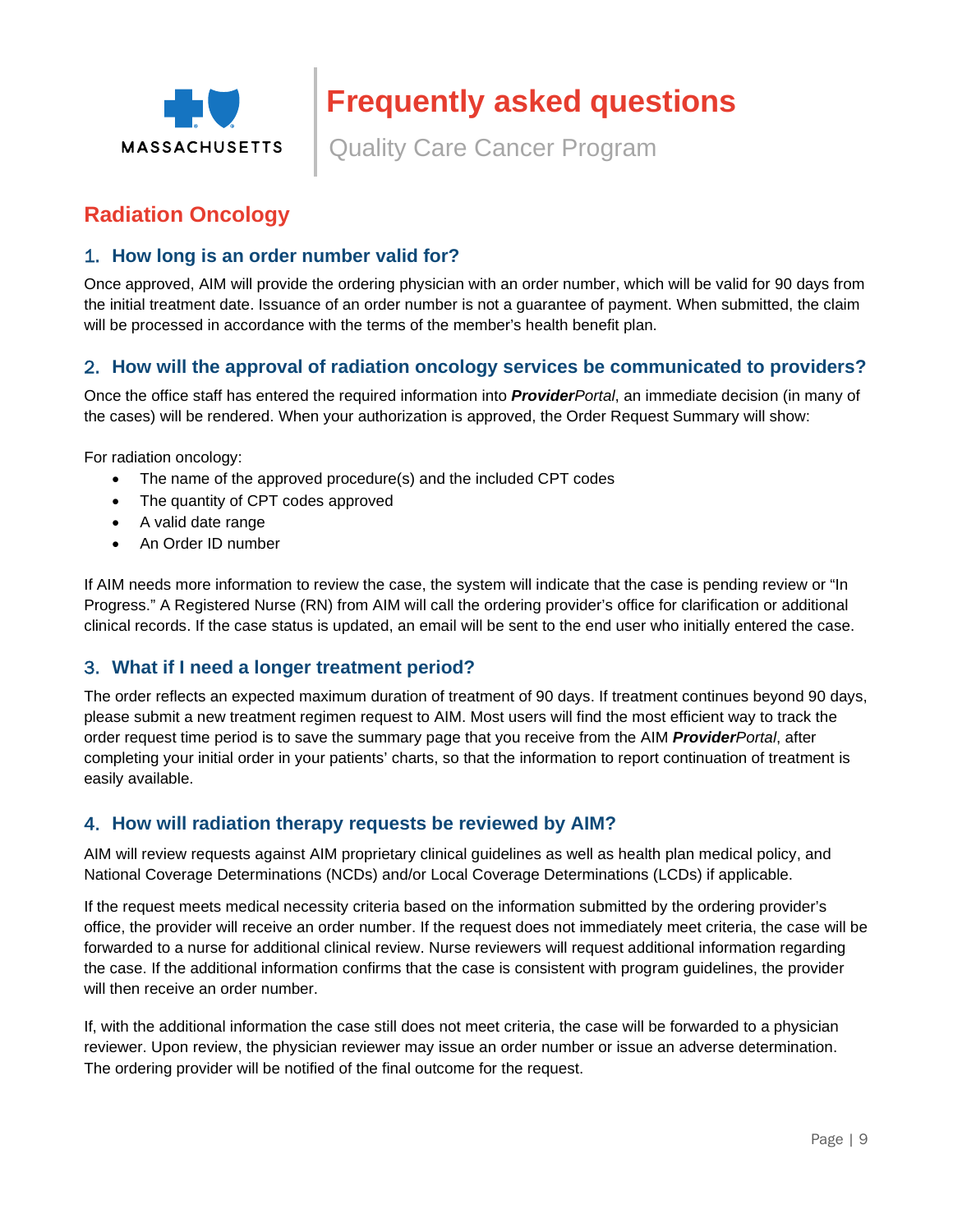

Quality Care Cancer Program

For EBRT, pre-certification is required only for procedures involving bone metastases, lung cancer (NSCLC), and breast cancer. Additionally, we are requesting that providers contact AIM to review all other 3D-conformal therapy requests on a voluntary basis.

# <span id="page-9-0"></span>**AIM Cancer Treatment Pathways**

### 1. **What is an AIM Cancer Treatment Pathway?**

AIM Cancer Treatment Pathways are developed using a rigorous review of professional consensus guidelines and published clinical data. When evaluating a regimen's clinical merits, AIM oncologists consider:

- Clinical benefits (efficacy)
- Side effects/toxicity particularly side effects impacting quality of life or commonly leading to hospitalizations
- Strength of consensus guidelines

Lastly, those regimens that have favorable efficacy and toxicity profiles (as compared to all other chemotherapy treatments for the same diagnosis), are evaluated based on cost.

Standards of oncologic care evolve rapidly. To keep pace, AIM Cancer Treatment Pathways are reviewed at least quarterly, but more often when warranted by new drug approvals, new clinical data, or changes in consensus guidelines.

All AIM Pathways and Pathway updates are vetted by a panel of practicing community and academic oncologists from the country's leading cancer care institutions before they are adopted.

## 2. **Where can I find a copy of the AIM Cancer Treatment Pathways?**

The Pathways are posted on aimproviders.com/qualitycarecancer. On this website you can find information, tools, and worksheets to help you implement the program into your practice.

### 3. **What should I consider when selecting a Pathway?**

Selecting a Pathway depends upon a number of factors, including the type of cancer, the stage of disease, and the biomarkers or specific genetic profile of the patient's cancer. Within each cancer type, separate Pathways are usually available for early stage through advanced cancer, sub-types of cancer (e.g., HER2-positive), and different lines of therapy.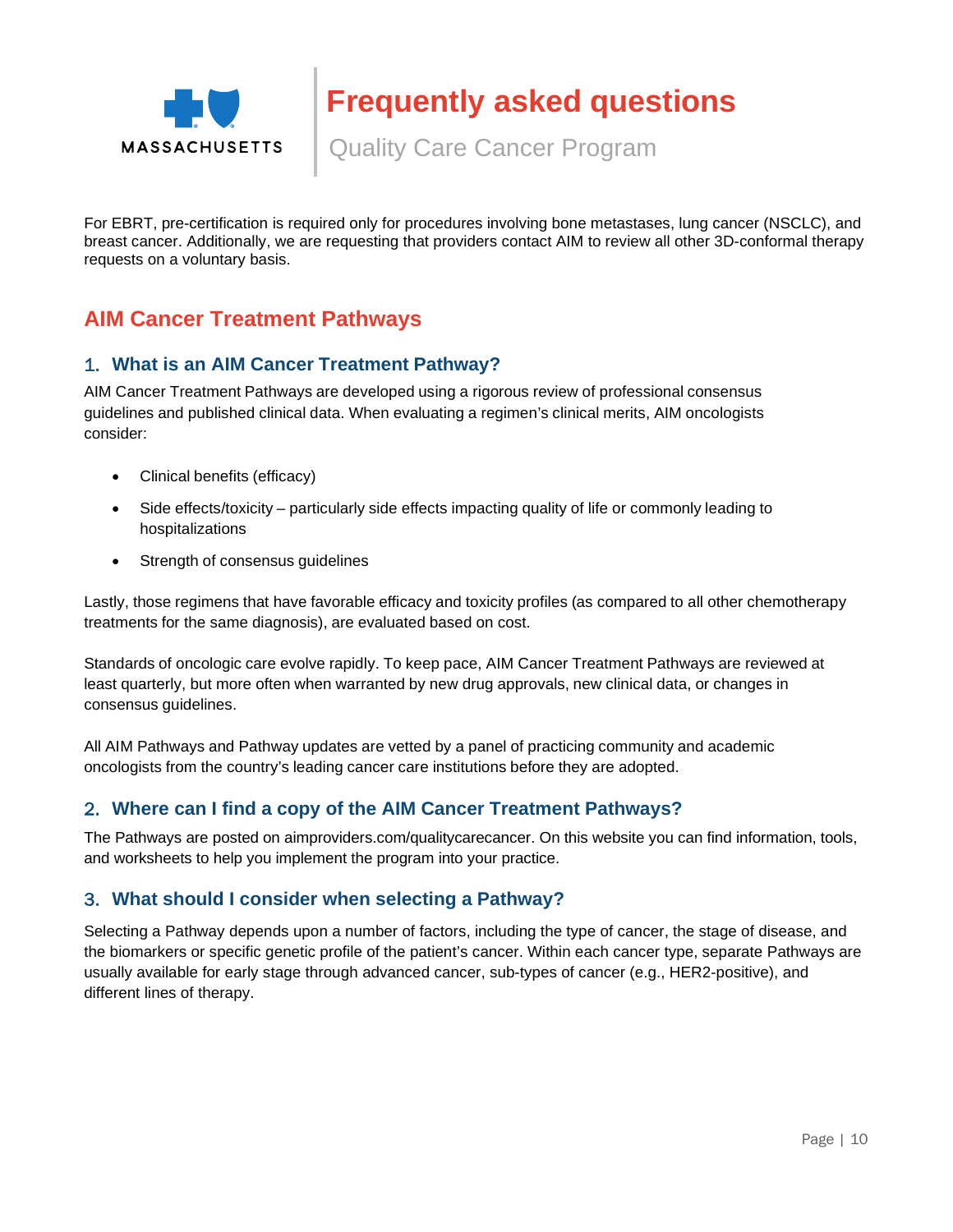![](_page_10_Picture_0.jpeg)

Quality Care Cancer Program

### 4. **What if I am treating a patient for whom a Pathway regimen is not available?**

If a Pathway regimen is not available for a particular type of cancer or line of therapy, the regimen you select will be reviewed for benefit coverage under plan medical policy. Please note that S-code reimbursement is not available for regimens that are not AIM Cancer Treatment Pathways.

### 5. **Do Pathways apply to pediatric patients?**

AIM Cancer Treatment Pathways exist for cancers observed most often, but not exclusively, in adults and can be considered for any relevant patient regardless of age. If a Pathway regimen is not available for a particular type of cancer or line of therapy for a pediatric (or adult) patient, the prescribed regimen still needs to be entered into the AIM *ProviderPortal* to ensure alignment with Blue Cross Blue Shield of Massachusetts medical policy.

## 6. **What happens if I do not select a treatment regimen that is designated as an AIM Cancer Treatment Pathway?**

The requested treatment regimen will be reviewed for alignment with Blue Cross Blue Shield of Massachusetts medical policy. A regimen that is not a Pathway regimen may still be authorized. The claim for that regimen will be paid, but additional S-code reimbursement will not be available.

#### 7. **How often are the AIM Cancer Treatment Pathways updated?**

AIM Cancer Treatment Pathways are reviewed at least quarterly or more frequently, as needed. Updates, which include both new and retired Pathways, are found on aimproviders.com/qualitycarecancer.

 $\blacksquare$ 

# <span id="page-10-0"></span>**The** *ProviderPortal*

### 1. **How do I access the AIM** *Provide***rPortal?**

You have two options:

 If you're already registered for the Blue Cross Provider Central website, we have direct access to AIM *ProviderPortal.* 

Simply log in to [bluecrossma.com/provider](http://www.bluecrossma.com/provider) and go to **eTools**. Click AIM Specialty Health and then use the **Go Now** button. You'll be redirected to the AIM site to start entering your authorization. No additional registration for AIM's site is required.

 Or, you can go directly to AIM *ProviderPortal* at [www.providerportal.com](http://www.providerportal.com/).

| SpecialtyHealth.           | <b>GProvider</b> Portal. |
|----------------------------|--------------------------|
| <b>User Login</b>          |                          |
| <b>USERNAME</b>            |                          |
| Usemame                    |                          |
| <b>PASSWORD</b>            |                          |
| Password                   |                          |
| Remember Me                | Don't have an account?   |
| Login                      | Register                 |
| Can't access your account? |                          |
| Version 20.07.18.18        | System Requirements      |

If you need help, contact the *ProviderPortal* Support Team at

**1-800-252-2021** available weekdays between 7 a.m. – 6 p.m. CST or via email at [WebCustomerService@aimspecialtyhealth.com](mailto:WebCustomerService@aimspecialtyhealth.com).

 $\cdot$   $\cdot$   $\sim$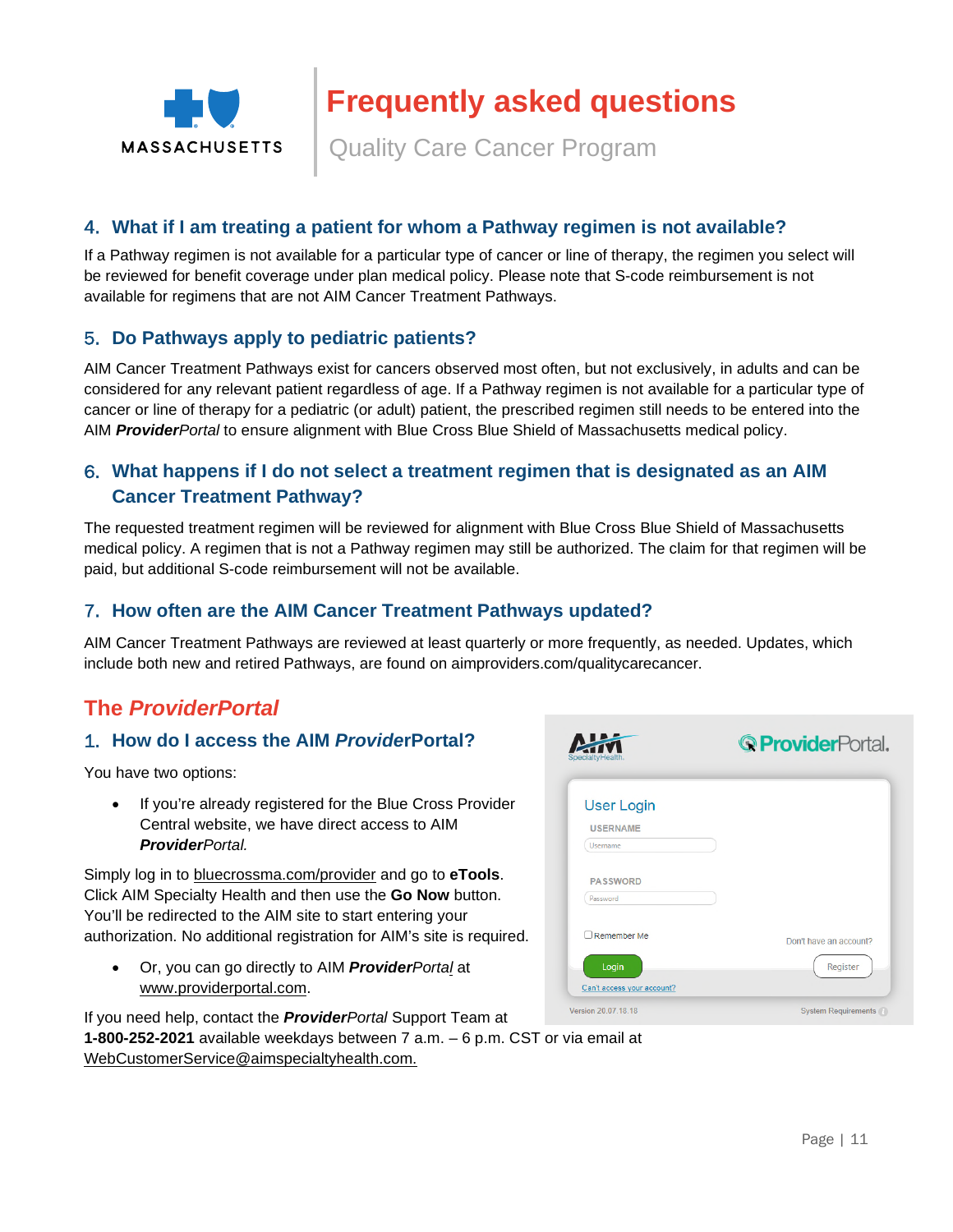![](_page_11_Picture_0.jpeg)

Quality Care Cancer Program

### 2. **How do I register for the AIM website if I want to go there directly?**

If you are accessing AIM's site from Blue Cross' Provider Central, you don't need to register for AIM's *ProviderPortal* Otherwise, to begin the registration process, select the Register button located on the *ProviderPortal*'s home page at [www.providerportal.com](http://www.providerportal.com/). Complete the required fields under the Details, Login Information, and Health Plan Details tabs. Once registered, the user will receive an email requesting they validate their email to continue the registration process.

If you are already registered for one insurance company and need to add additional health plan(s) to your profile, please contact AIM *ProviderPortal* support team at **1-800-252-2021** (available weekdays between 7am-6 pm CST) or via email at [WebCustomerService@aimspecialtyhealth.com.](mailto:WebCustomerService@aimspecialtyhealth.com)

### 3. **How can I look up prior authorization for a member?**

To view the details of a prior authorization you will need to log in to the *ProviderPortal* and select Check Order Status. Select the member's Health Plan, Order Type and Search Type. After selecting Find Order, the Order Request Summary will display.

#### 4. **How do I enter a request on the AIM** *ProviderPortal***?**

For step-by-step instructions for submitting a case, go to the Reference Desk in the *[Provider](http://www.providerportal.com/)Portal* 

#### 5. **Why is a Duplicate Order notification displayed on my Order Request?**

This notification will appear when a similar request is on file or the dates from one order overlap with another. An AIM RN will review these cases to verify if the request is truly a duplicate or not.

#### 6. **Why is a physician in our practice showing as out-of-network?**

This means that the physician is out-of-network with Blue Cross and the benefits may not apply or may be paid at a lower rate. If the regimen meets Pathway criteria, the physician will not be eligible for S-codes. If you believe the provider should be listed as in-network, check with your Blue Cross network representatives to see if the provider is contracted as in-network. Blue Cross sends provider and member files nightly to AIM.

### 7. **Why isn't the physician in our practice available for selection in the AIM**  *ProviderPortal***?**

If your physician is not available for selection, contact AIM *ProviderPortal* support at **1-800-252-2021**.

### 8. **What do the different Case Status notifications indicate?**

Case Status indicates the overall determination on the request submitted for AIM review. In addition to case status, it's important to review drug-level notifications within each case. Refer to the question below for more information.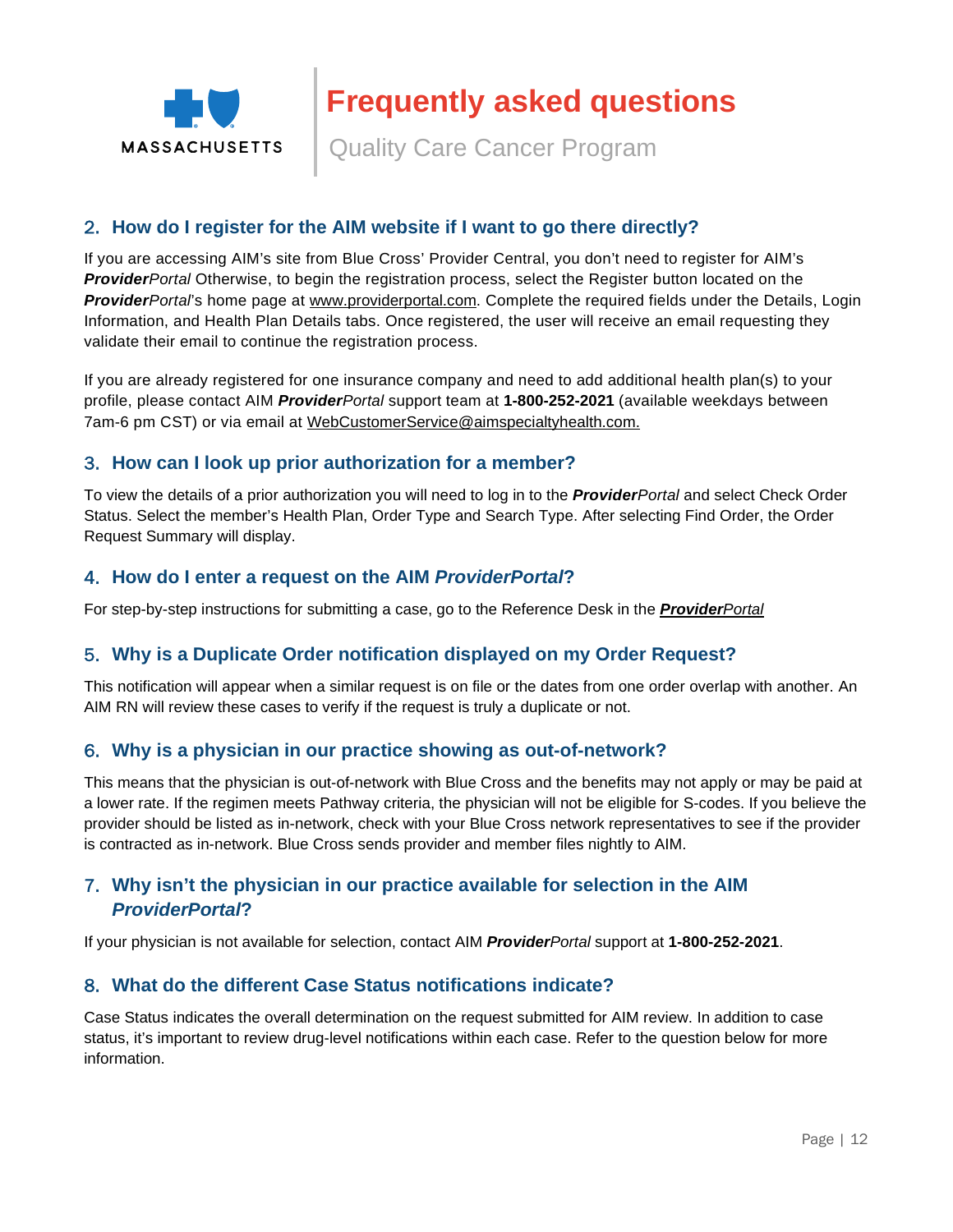![](_page_12_Picture_0.jpeg)

Quality Care Cancer Program

- **In Progress** case is pending AIM clinical review. The request will be reviewed by an AIM RN (and AIM MD, if necessary), to clarify/collect additional clinical information via phone call to the provider's office. Peer-to-peer may be offered to gather additional clinical information to evaluate the request against medical necessity criteria. Pathway eligibility has not been determined.
- **Completed** case has been reviewed by AIM and none of the drugs require AIM clinical review. However, they may require review by another entity (for example, Blue Cross or the member's pharmacy benefit manager). Drug-level specific messages will indicate which drugs may require review by another entity and who to contact for additional information. Pathway eligibility has been determined. S-codes have been awarded where applicable.
- **Authorized**  drug(s) requiring AIM approval has/have been authorized. There may be additional drugs on the request that require review by another entity (for example, Blue Cross or the member's pharmacy benefit manager). Drug-level specific messages will indicate which drugs may require review by another entity and who to contact for additional information. Pathway eligibility has been determined. S-codes have been awarded where applicable.
- **Non-Authorized** drug(s) requiring AIM approval does/do not meet medical necessity criteria and has not been authorized. The entire case is denied. In addition, there may be additional drugs on the request that require review by another entity (for example, Blue Cross or the member's pharmacy benefit manager). Drug-level-specific messages will indicate which drugs may require review by another entity and who to contact for additional information. Pathway eligibility has been determined; non-authorized cases are not eligible for Pathways. S-codes have not been awarded.
- **Multiple Decisions Rendered** therapeutic treatment drug(s) requiring AIM approval has/have been authorized, but at least one supportive drug has been denied. There may be additional drugs on the request that require review by another entity (for example, Blue Cross or the member's pharmacy benefit manager). Drug-level-specific messages will indicate which drugs may require review by another entity and who to contact for additional information. Pathway eligibility has been determined. S-codes have been awarded where applicable.
- **Review Cancelled**  the case was identified as a duplicate due to it being previously submitted.

## 9. **What do the Drug Status notifications indicate?**

Drug Status indicates drug-level determination for each drug submitted for AIM review.

- **AIM Clinical Review Not Required** AIM does not review this drug against Blue Cross medical policy, however, this drug may require review by another entity (for example, Blue Cross or the member's pharmacy benefit manager). Drug-level specific message will indicate if this drug requires review by another entity and who to contact for additional information.
- **Authorized vs. Non-authorized** AIM reviewed this drug against Blue Cross medical policy or CMS Coverage Determinations (applicable for Medicare Advantage members only) and determined whether it meets medical necessity.